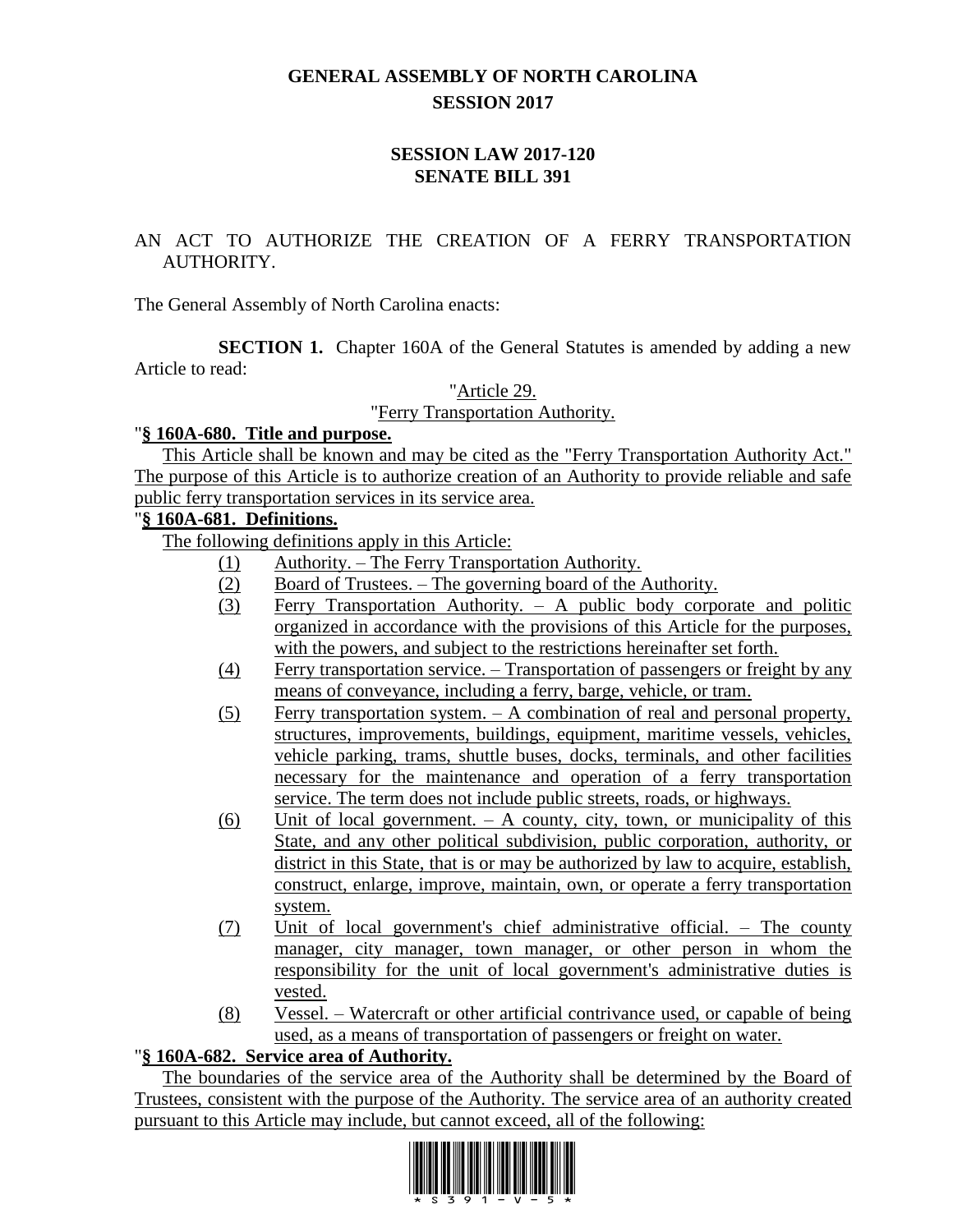- (1) The area of a tidal river, and adjoining estuaries, in the vicinity of a municipality that is only accessible by vessel.
- (2) Terminals, parking, maintenance facilities, facilities utilized for tram and bus service, and other related facilities in or in the vicinity of the same tidal river and a municipality that is only accessible by vessel.
- (3) Terminals, parking, maintenance facilities, facilities utilized for tram and bus service, and other related facilities in or in the vicinity of the same tidal river and a municipality in which the mainland terminal used to provide ferry transportation service is located.

## "**§ 160A-683. Creation of Authority.**

(a) Resolution of Creation. – An Authority may be organized under the provisions of this Article upon the adoption of a resolution to create such an Authority by each of the following:

- (1) The elected board of a municipality only accessible by vessel.
- (2) The elected board of a municipality where any mainland terminal of the Authority is located.
- (3) The board of commissioners of the county where the Authority is located.

(b) Public Hearing. – A resolution to form an Authority under this Article shall be adopted after a public hearing. Notice of the public hearing must be given at least once, not less than 10 days prior to the date fixed for the hearing, in a newspaper having a general circulation in the county. The notice must contain a brief statement of the substance of the proposed resolution, the proposed articles of incorporation of the Authority, and the time and place of the public hearing.

(c) Articles of Incorporation. – A resolution to form an Authority under this Article must include articles of incorporation that set forth all of the following:

- (1) The name of the Authority.
- (2) A statement that the Authority is organized under this Article.
- (3) The name of each organizing entity.

(d) Certificate of Incorporation. – A certified copy of each resolution organizing an Authority under the provisions of this Article shall be filed with the Secretary of State, together with proof of publication of the notice of hearing. If the Secretary of State finds that each resolution, including the articles of incorporation, conform to the provisions of this Article and that the notice of hearing was properly published, then the Secretary must issue a certificate of incorporation under the seal of the State and record the same in an appropriate book of record. The issuance of the certificate of incorporation by the Secretary of State shall constitute the Authority, a public body and body politic and corporate of the State of North Carolina. The certificate of incorporation is conclusive evidence of the fact that the Authority has been duly created and established under the provisions of this Article.

(e) Officers. – When the Authority has been duly organized and its officers elected, the secretary of the Authority shall certify to the Secretary of State the names and addresses of the officers as well as the address of the principal office of the Authority.

## "**§ 160A-684. Board of Trustees.**

(a) Members. – The Board of Trustees consists of 11 members. The Mayor and Mayor Pro Tempore of the municipality only accessible by vessel serve as ex officio voting members. The remaining nine members serve staggered three-year terms and are appointed as provided in subsection (b) of this section. Members of the Board of Trustees shall receive the sum of fifty dollars (\$50.00) as compensation for attendance at each duly conducted meeting of the Authority.

(b) Appointment. – Nine members of the Board of Trustees are appointed as provided in this subsection. The members must be residents of this State at the time of appointment and must maintain their residency during the duration of their term. Appointed members serve at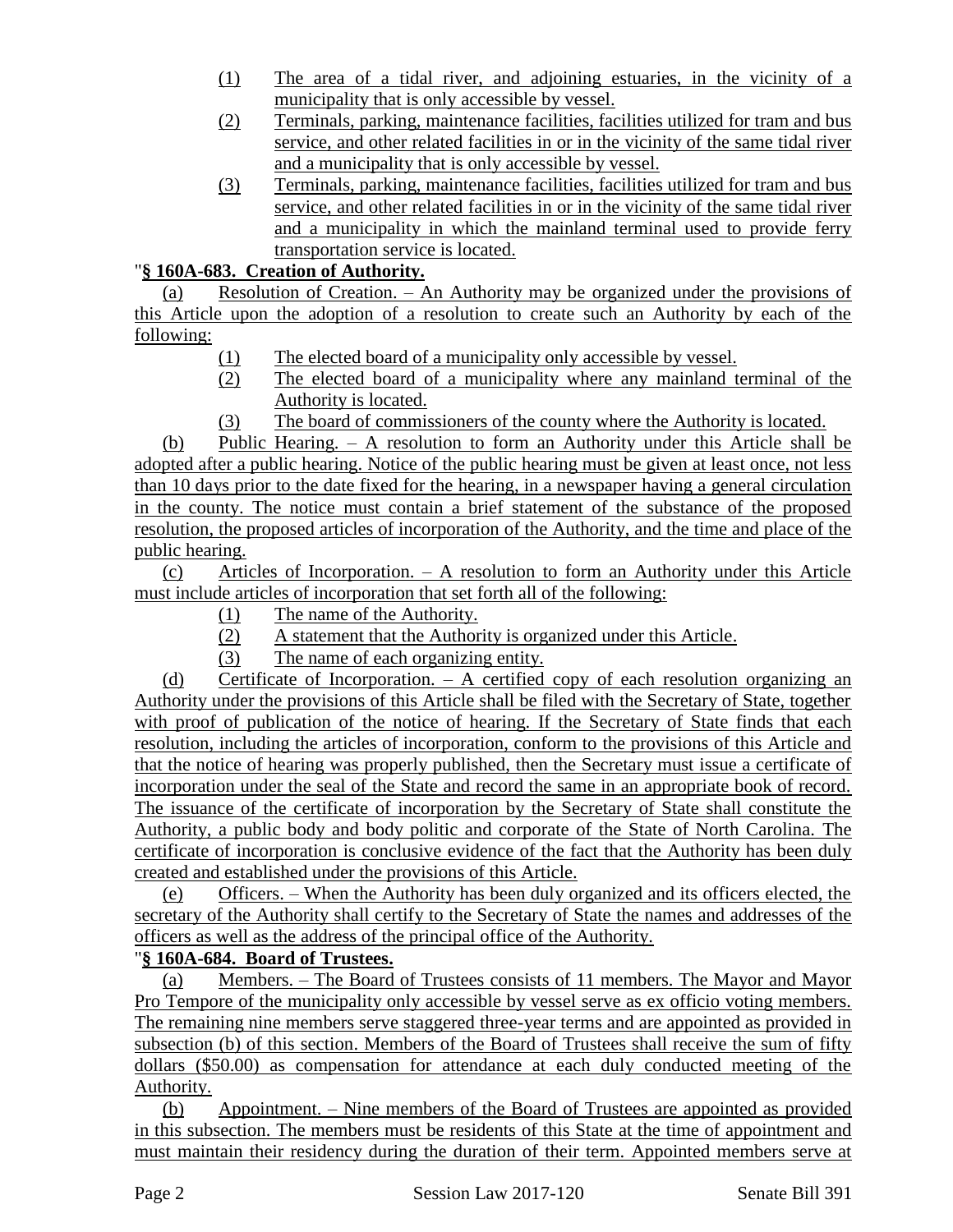the pleasure of the appointing authority. A vacancy in a term prior to the expiration of the term must be filled by the appropriate appointing authority. The members are appointed as follows:

- (1) One member by the Governor.
- (2) Two members by the General Assembly under G.S. 120-121, one of whom is appointed upon the recommendation of the President Pro Tempore of the Senate and one of whom is appointed upon the recommendation of the Speaker of the House of Representatives.
- (3) Three members appointed by the Secretary of the Department of Transportation, at least one of whom must be a resident of the service area of the Authority, as determined under G.S. 160A-682, and at least one of whom must be a member of the Board of Transportation.
- (4) One member by the board of commissioners of the county where the Authority is located, who must be a resident of the county but not a resident of the municipality only accessible by vessel.
- (5) One member by the elected board of a municipality where the mainland terminal of the Authority is located, who must be a resident of that municipality.
- (6) One member appointed by the elected board of a municipality only accessible by vessel, who must be a resident of the municipality only accessible by vessel.

(c) Terms. – A term begins on July 1 of the year of appointment and ends on June 30 of the third year. A member appointed under subsection (b) of this section may not serve more than two consecutive terms on the Board of Trustees. In calculating the number of terms served, a partial term that is less than 18 months in length will not be included.

(d) Meetings. – The Board of Trustees must meet at least once every three months. A majority of the members of the Board of Trustees constitute a quorum for the transaction of business. The Board of Trustees must annually elect from its membership a chair and vice-chair. The Board of Trustees may elect from its membership or appoint a nonmember to serve as secretary or treasurer.

(e) Ethics. – Members of the Board of Trustees are subject to the provisions of G.S. 136-13, 136-13.1, and 136-14.

(f) Reports. – The Board of Trustees must submit an annual report of its activities, holdings, and finances, including an audit of its accounts by a certified public accountant, to the Secretary of the Department of Transportation and to the Joint Legislative Commission on Governmental Operations. The report must be submitted by October 1 of each year.

# "**§ 160A-685. Ferry Transportation Authority.**

(a) Financial Accountability. – An Authority created under this Article is a public authority subject to the provisions of Chapter 159 of the General Statutes.

(b) Funds. – The establishment and operation of an Authority are governmental functions and constitute a public purpose. The State or any unit of local government may, but is not obligated to, appropriate funds to support the establishment and operation of the Authority. The State or any unit of local government may also dedicate, sell, convey, donate, or lease any of their interests in any property to the Authority. An Authority may apply for grants or any other type of financing from the State, the United States, or any department, agency, or instrumentality thereof.

(c) General Powers. – The general powers of the Authority include any one or more of the following:

- (1) To sue and be sued.
- (2) To have a seal.
- (3) To make rules and regulations, not inconsistent with this Article, for its organization and internal management.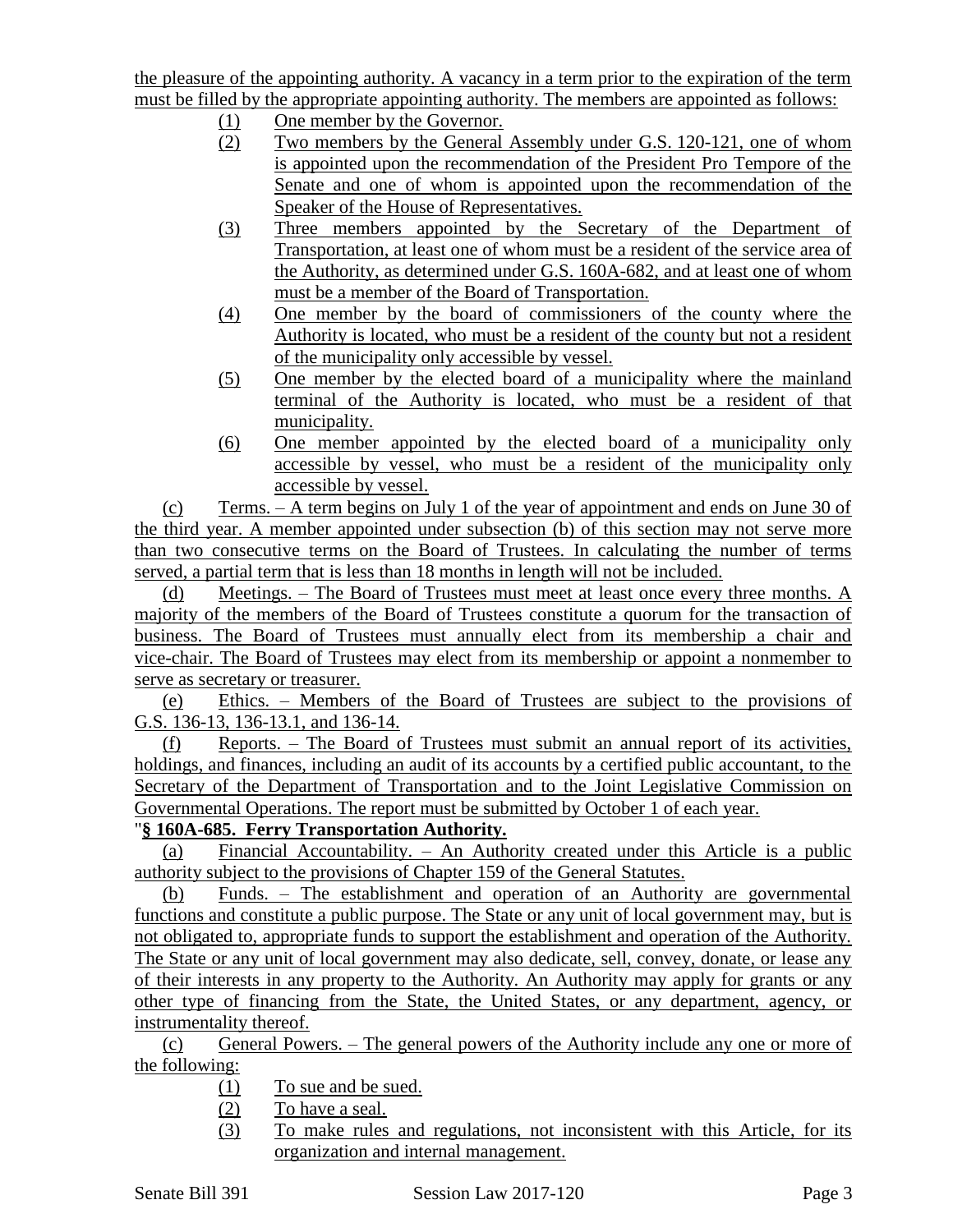- (4) To employ persons deemed necessary to carry out the functions and duties assigned to them by the Authority and to fix their compensation within the limit of available funds.
- (5) With the approval of the unit of local government's chief administrative official, to use officers, employees, agents, and facilities of the unit of local government for such purposes and upon such terms as may be mutually agreeable.
- (6) To retain and employ counsel, auditors, engineers, and private consultants on an annual salary, contract basis, or otherwise for rendering professional or technical services and advice.
- (7) To acquire, lease as lessee with or without option to purchase, hold, own, and use any property, real or personal, tangible or intangible, or any interest therein, and to sell, lease as lessor with or without option to purchase, transfer, or dispose thereof, whenever the same is no longer required for purposes of the Authority, or exchange same for other property or rights that are useful for the Authority's purposes, including, but not necessarily limited to, barge service, marine maintenance, ferry terminals, and parking facilities.
- (8) To acquire by gift, purchase, lease as lessee with or without option to purchase or otherwise to construct, improve, maintain, repair, operate, or administer any component parts of a ferry transportation system or to contract for the maintenance, operation, or administration thereof, or to lease as lessor the same for maintenance, operation, or administration by private parties, including, but not necessarily limited to, barge service, marine maintenance, ferry terminals, and parking facilities.
- (9) To accept gifts or grants of money, real or personal property, or services from a person, the State, the federal government, or a unit of local government.
- (10) To make or enter into contracts, agreements, deeds, leases with or without option to purchase, conveyances or other instruments, including contracts and agreements with the United States, the State of North Carolina, and units of local government.
- (11) To purchase or finance real or personal property in the manner provided for cities and counties under G.S. 160A-20.
- (12) To surrender to the State of North Carolina, upon the approval of the Secretary of the Department of Administration, any property no longer required by the Authority.
- (13) To develop and make data, plans, information, surveys, and studies within the service area of the Authority and to prepare and make recommendations in regard thereto.
- (14) To enter in a reasonable manner lands, waters, or premises for the purpose of making surveys, soundings, drillings, and examinations whereby such entry shall not be deemed a trespass except that the Authority shall be liable for any actual and consequential damages resulting from such entries.
- (15) To make, enter into, and perform contracts with private parties and transportation companies with respect to the management and operation of ferry transportation services.
- (16) To make, enter into, and perform contracts with other entities for the joint use of property or rights, for the establishment of connecting routes, joint fares, or transfer of passengers.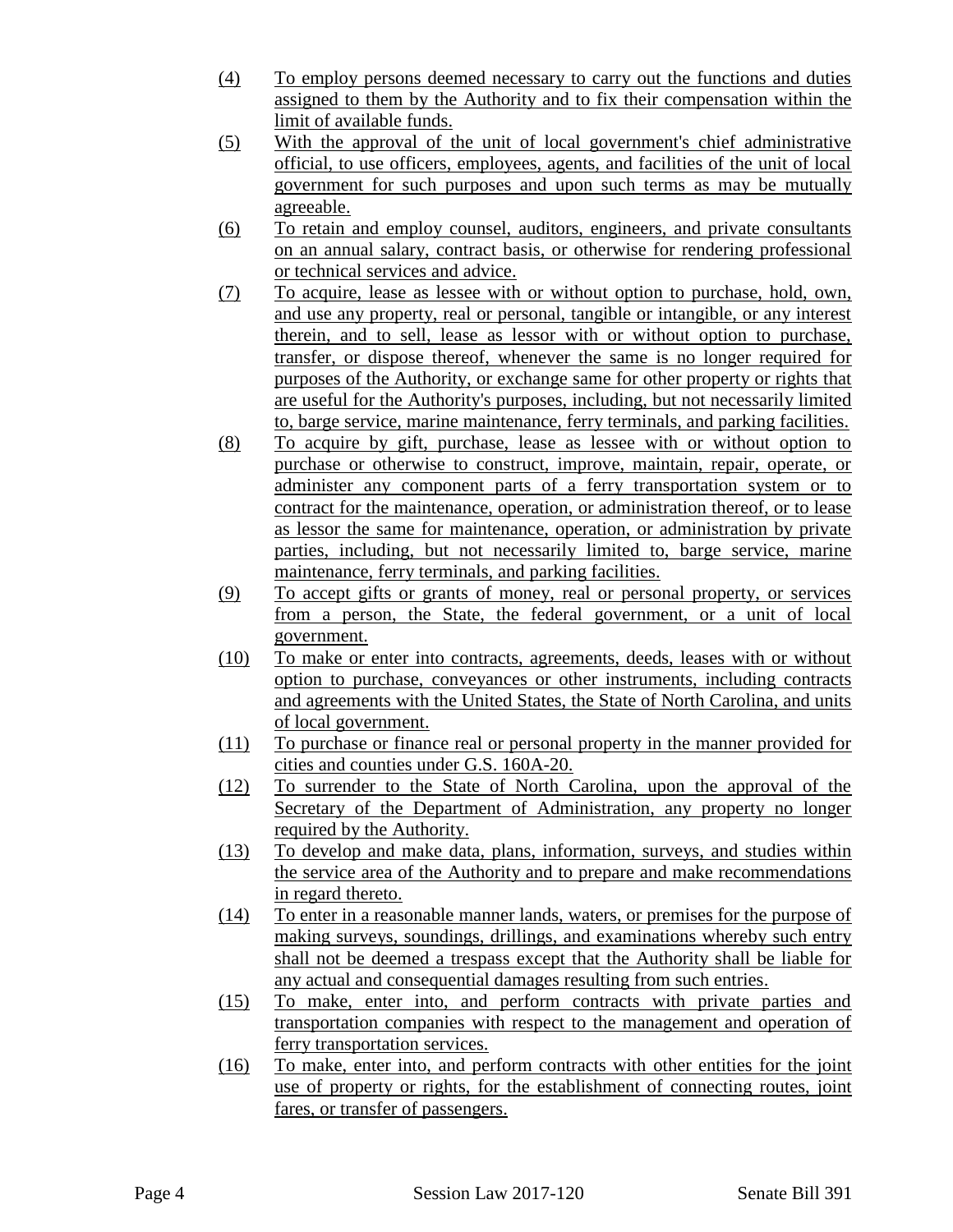- (17) To make, enter into, and perform agreements with governmental entities for payments to the Authority for the transportation of persons for whom the governmental entities desire transportation.
- (18) With the consent of the unit of local government that would otherwise have jurisdiction to exercise the powers enumerated in this subdivision, to issue certificates of public convenience and necessity, and to grant franchises and enter into franchise agreements, and in all respects to regulate the operation of ferries, buses, trams, taxicabs, and other methods of public passenger transportation that originate and terminate within the service area of the Authority as fully as the unit of local government is now or hereafter empowered to do within the jurisdiction of the unit of local government.
- (19) To operate a ferry transportation system and to enter into and perform contracts to provide and operate ferry transportation services and facilities, and to own or lease property, facilities, and equipment necessary or convenient therefor, and to rent, lease, or otherwise sell the right to do so to any person, public or private; further, to obtain grants, loans, and assistance from the United States, the State of North Carolina, any public body, or any private source whatsoever, but may not operate or contract for the operation of a ferry transportation system outside the service area of the Authority.
- (20) To enter into and perform contracts and agreements with other public transportation authorities, regional public transportation authorities, or units of local government pursuant to the provisions of Part 1 of Article 20 of this Chapter; further, to enter into contracts and agreements with private transportation companies, but this subdivision does not authorize the operation of, or contracting for the operation of, service of a ferry transportation system outside the service area of the Authority.
- (21) To operate public transportation systems extending service into any political subdivision of the State of North Carolina, unless a particular unit of local government operating its own public transportation system or franchising the operation of a public transportation system by majority vote of its governing board shall deny consent, but such service may not extend more than 10 miles outside of the service area of the Authority.
- (22) To do all things necessary or convenient to carry out its purpose and to exercise the powers granted to the Authority.
- (23) To facilitate the coordination of transportation plans in the service area.
- (24) To maintain databases for the projection of future travel demands in the service area.
- (25) To provide other transportation related services within the service area of the Authority, as determined by the Board of Trustees in its discretion.
- (26) To contract for, or to provide and maintain, with respect to the facilities and property owned, leased, operated, or under the control of the Authority, and within the service area thereof, a security force to protect persons and property, dispense unlawful or dangerous assemblages and assemblages that obstruct full and free passage, control pedestrian and vehicular traffic, and otherwise preserve and protect the public peace, health, and safety. A member of the security force shall be a peace officer and, as such, shall have authority equivalent to the authority of a police officer of the city or county in which the member is discharging those duties.
- (27) Except as restricted by covenants in bonds, notes, or equipment trust certificates, to set in its sole discretion rates, fees, and charges for use of its ferry transportation system.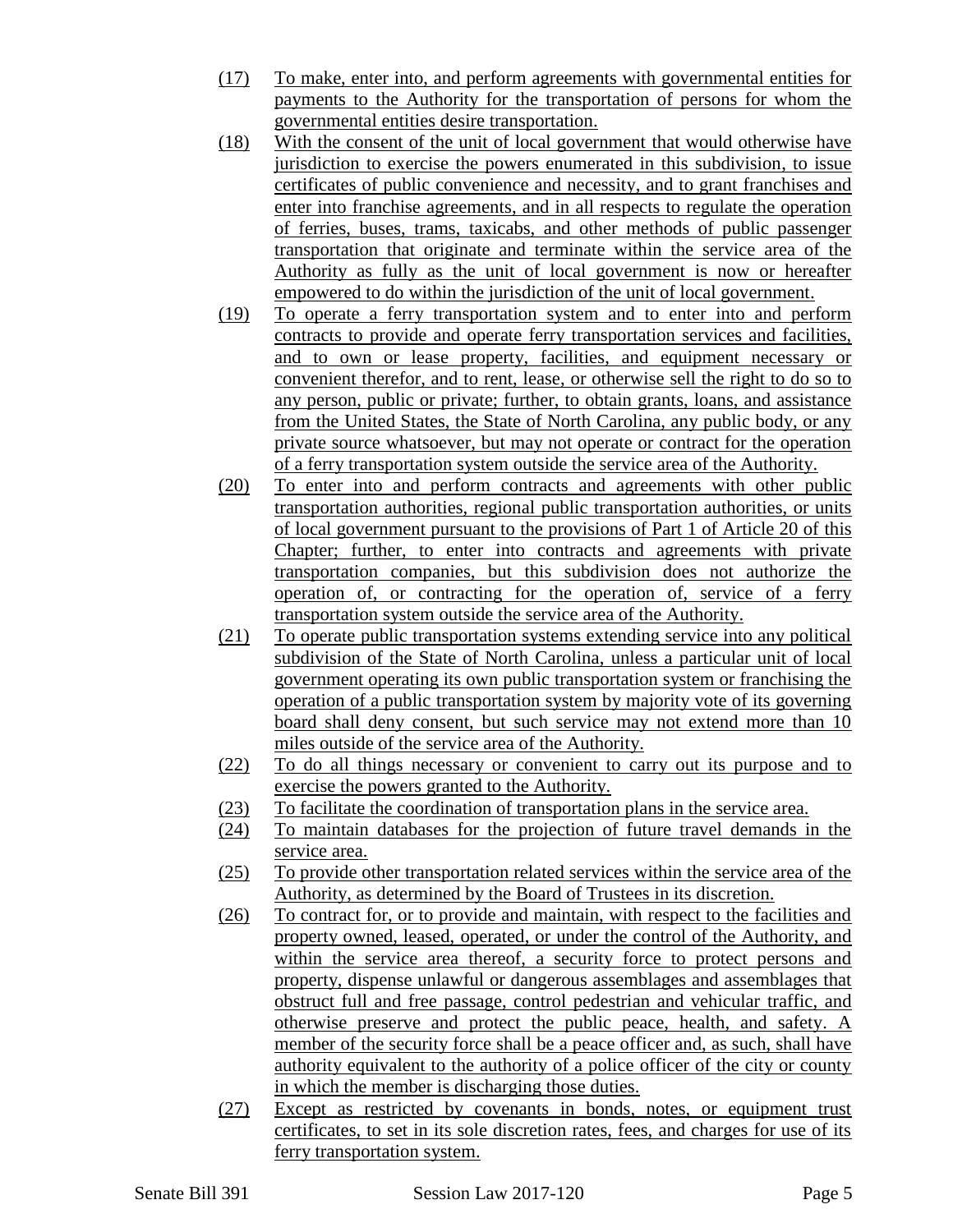(28) To issue bonds and bond anticipation notes under the Local Government Revenue Bond Act, Articles 5 and 9 of Chapter 159 of the General Statutes, or as otherwise provided by law, for the purpose of acquiring, constructing, improving, maintaining, operating, or financing a ferry transportation system or any part thereof and to refund, whether or not in advance of maturity or the earliest redemption date, any such bonds or notes. As provided in G.S. 159-94, the principal of and interest on the bond is payable solely from the revenues pledged to its payment and neither the State nor the municipality is obligated to pay the principal or interest, except from such revenues.

### "**§ 160A-686. Rates, fees, charges, routes, and schedules.**

(a) Notice. – The Board of Trustees must give at least 30 days' public notice of any change to rates, fees, charges, routes, or schedules, except as necessitated by an emergency situation. The Board of Trustees must report any change to rates, fees, charges, routes, or schedules to the Secretary of the Department of Transportation and to the Joint Legislative Commission on Governmental Operations.

(b) Regulation. – Notwithstanding G.S. 62-3(23)a.3. and 4., the North Carolina Utilities Commission shall not have jurisdiction over the provision of ferry transportation service within the Authority's service area.

### "**§ 160A-687. Competition.**

(a) Prohibition. – No equipment of the Authority may be used for charter, tour, or sight-seeing service, except as provided by this section.

(b) Charter Services. – Equipment of the Authority may be used for occasional charter service events, if all of the following conditions are met:

- (1) The use of the equipment for the charter service is approved in writing by the Board of Trustees.
- (2) The revenues received by the Authority from the provision of the charter service exceed fully allocated expenses.
- (3) The charter service does not adversely affect regularly scheduled ferry transportation services provided by the Authority.

## "**§ 160A-688. Power of eminent domain.**

The Authority shall have continuing power to acquire, by gift, grant, devise, exchange, purchase, lease with or without option to purchase, or any other lawful method, including the power of eminent domain, the fee or any lesser interest in real or personal property for use by the Authority. Exercise of the power of eminent domain by the Authority shall be in accordance with Chapter 40A of the General Statutes.

### "**§ 160A-689. Termination.**

The Board of Trustees may terminate the existence of the Authority at any time when it has no outstanding indebtedness. In the event of such termination, all property and assets of the Authority not otherwise encumbered shall automatically become the property of the State of North Carolina, and the State of North Carolina shall succeed to all rights, obligations, and liabilities of the Authority."

**SECTION 2.** G.S. 62-3(23) reads as rewritten:

#### "**§ 62-3. Definitions.**

As used in this Chapter, unless the context otherwise requires, the term:

…  $(23)$  ...

- m. The term "public utility" shall not include a Ferry Transportation Authority created pursuant to Article 29 of Chapter 160A of the General Statutes."
- **SECTION 3.** G.S. 159-81(1) reads as rewritten: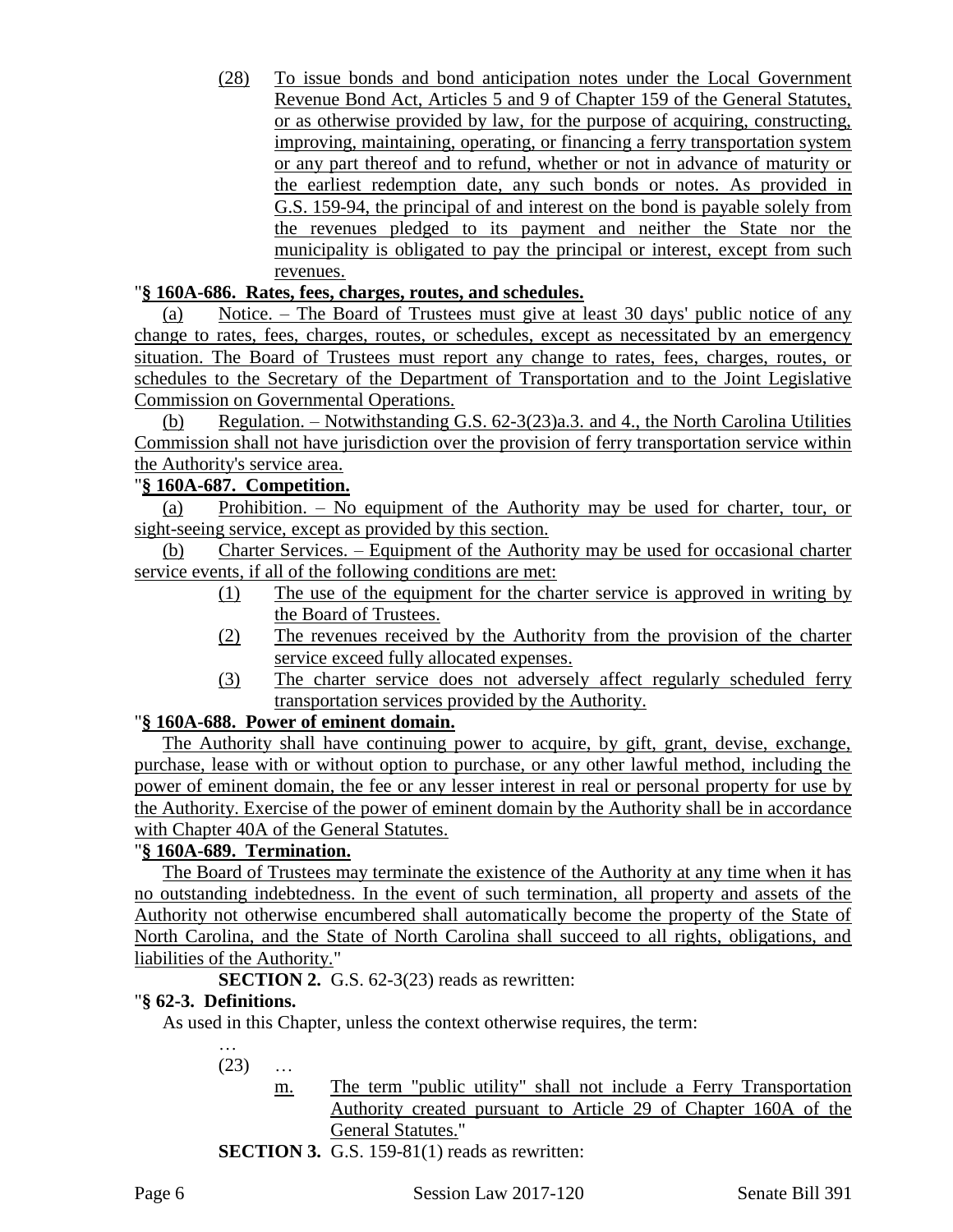### "**§ 159-81. Definitions.**

The words and phrases defined in this section shall have the meanings indicated when used in this Article:

> (1) "Municipality" means a county, city, town, incorporated village, sanitary district, metropolitan sewerage district, metropolitan water district, metropolitan water and sewerage district, county water and sewer district, water and sewer authority, hospital authority, hospital district, parking authority, special airport district, special district created under Article 43 of Chapter 105 of the General Statutes, regional public transportation authority, regional transportation authority, regional natural gas district, regional sports authority, airport authority, joint agency created pursuant to Part 1 of Article 20 of Chapter 160A of the General Statutes, a joint agency authorized by agreement between two cities to operate an airport pursuant to G.S. 63-56, and the North Carolina Turnpike Authority described in Article 6H of Chapter 136 of the General Statutes and transferred to the Department of Transportation pursuant to G.S. 136-89.182(b), and a Ferry Transportation Authority created pursuant to Article 29 of Chapter 160A of the General Statutes, but not any other forms of State or local government."

**SECTION 4.** G.S. 160A-20(h) is amended by adding a new subdivision to read:

"(15) A Ferry Transportation Authority created pursuant to Article 29 of this Chapter."

**SECTION 5.(a)** To achieve the staggered terms for the nine members of the Board of Trustees in accordance with G.S. 160A-684(b), as enacted by Section 1 of this act, and notwithstanding the term of office provisions in G.S. 160A-684(c), as enacted by Section 1 of this act, the terms of the individuals serving on the initial Board of Trustees will be as provided below:

- (1) The appointee of the Governor shall serve for a one-year term, expiring June 30 in the year following the creation of the Authority.
- (2) The appointee of the President Pro Tempore of the Senate shall serve for a one-year term, expiring June 30 in the year following the creation of the Authority.
- (3) The appointee of the Speaker of the House of Representatives shall serve for a one-year term, expiring June 30 in the year following the creation of the Authority.
- (4) The appointees of the Secretary of the Department of Transportation shall each serve for a two-year term, expiring June 30 in the second year following the creation of the Authority.
- (5) The appointee of the board of commissioners described in G.S. 160A-684(b)(4), as enacted by Section 1 of this act, shall serve for a three-year term, expiring June 30 in the third year following the creation of the Authority.
- (6) The appointee of the elected board of the municipality described in G.S. 160A-684(b)(5), as enacted by Section 1 of this act, shall serve for a three-year term, expiring June 30 in the third year following the creation of the Authority.
- (7) The appointee of the elected board of the municipality described in G.S. 160A-684(b)(6), as enacted by Section 1 of this act, shall serve for a three-year term, expiring June 30 in the third year following the creation of the Authority.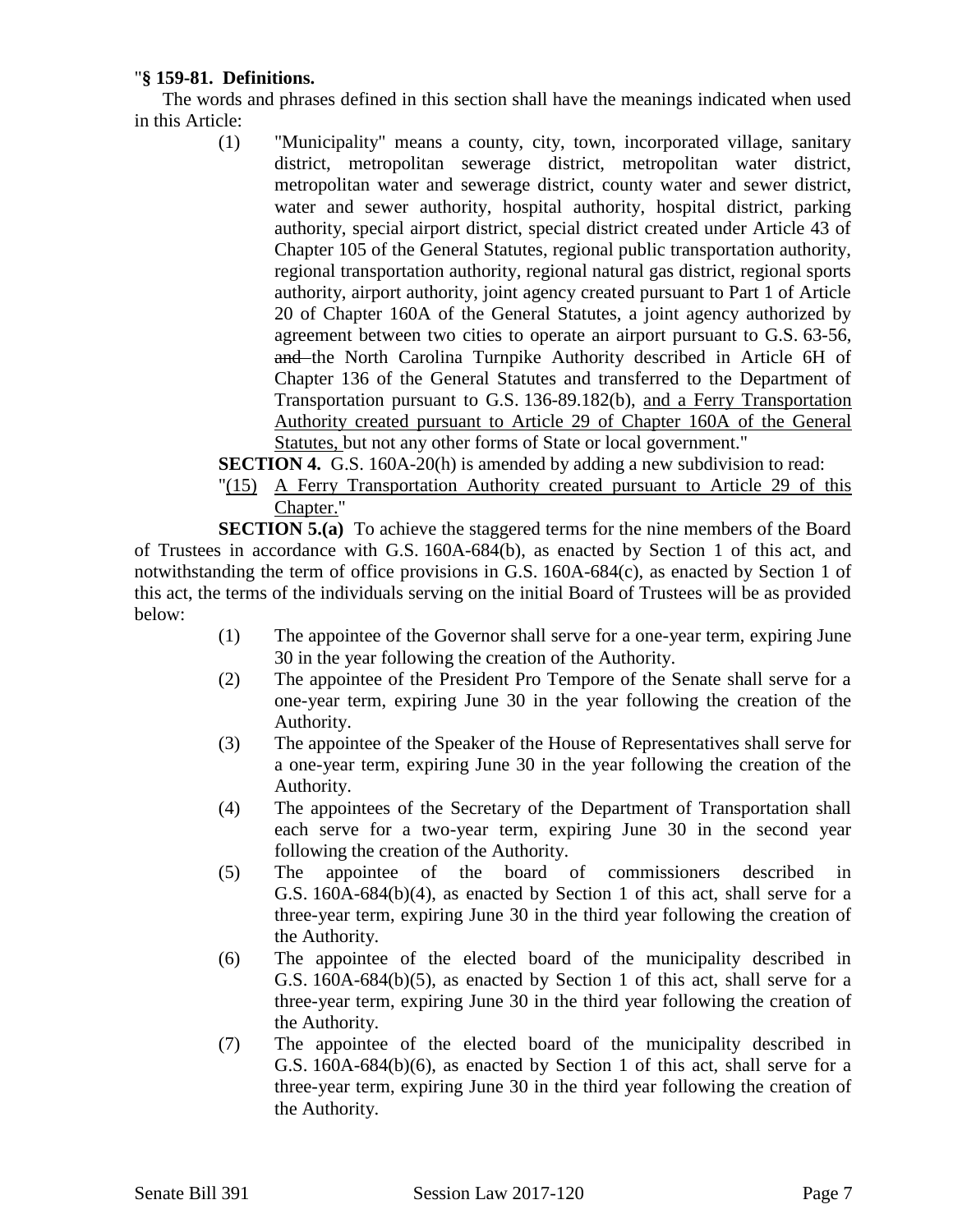**SECTION 5.(b)** This section becomes effective upon the issuance of a certificate of incorporation by the Secretary of State for a Ferry Transportation Authority created under Article 29 of Chapter 160A of the General Statutes, as enacted by Section 1 of this act.

**SECTION 6.(a)** If (i) a Ferry Transportation Authority is created pursuant to Article 29 of Chapter 160A of the General Statutes, as enacted by Section 1 of this act, and (ii) an existing, privately owned ferry transportation service is currently operating a ferry transportation system in the service area of the Authority, as described in G.S. 160A-682, as enacted by Section 1 of this act, pursuant to a Certificate of Public Convenience and Necessity issued by the North Carolina Utilities Commission in effect as of the effective date of this act, then the assets used and useful for the ferry transportation system, as defined in G.S. 160A-681, as enacted by Section 1 of this act, and owned by the private ferry transportation service or its affiliates shall be acquired, by purchase, gift, lease, or otherwise, by that Authority at or below their appraised value, such purchase to be financed by bonds or notes issued by the Authority or other financing mechanisms permitted under Article 29 of Chapter 160A of the General Statutes, as enacted by Section 1 of this act. Upon the purchase of these assets by that Authority, the Certificate of Public Convenience and Necessity issued by the North Carolina Utilities Commission to such privately owned ferry transportation service shall be terminated and all franchise rights to operate a ferry transportation system utilizing these assets will be transferred at that time to the Authority without further action by the North Carolina Utilities Commission.

**SECTION 6.(b)** If (i) a Ferry Transportation Authority is created pursuant to Article 29 of Chapter 160A of the General Statutes, as enacted by Section 1 of this act, (ii) an existing, privately owned ferry transportation service is currently operating a ferry transportation system in the service area of the Authority, as described in G.S. 160A-682, as enacted by Section 1 of this act, and (iii) the Ferry Transportation Authority acquires the assets used and useful for the ferry transportation system, as defined in G.S. 160A-681, as enacted by Section 1 of this act, from the privately owned ferry transportation service, then the initial rates, fees, charges, routes, and schedules of the Ferry Transportation Authority must be the same rates, fees, charges, routes, and schedules in effect for such existing, privately owned ferry transportation service as of the date of its acquisition by the Authority.

**SECTION 6.(c)** This section becomes effective upon the issuance of a certificate of incorporation by the Secretary of State for a Ferry Transportation Authority created pursuant to Article 29 of Chapter 160A of the General Statutes, as enacted by Section 1 of this act.